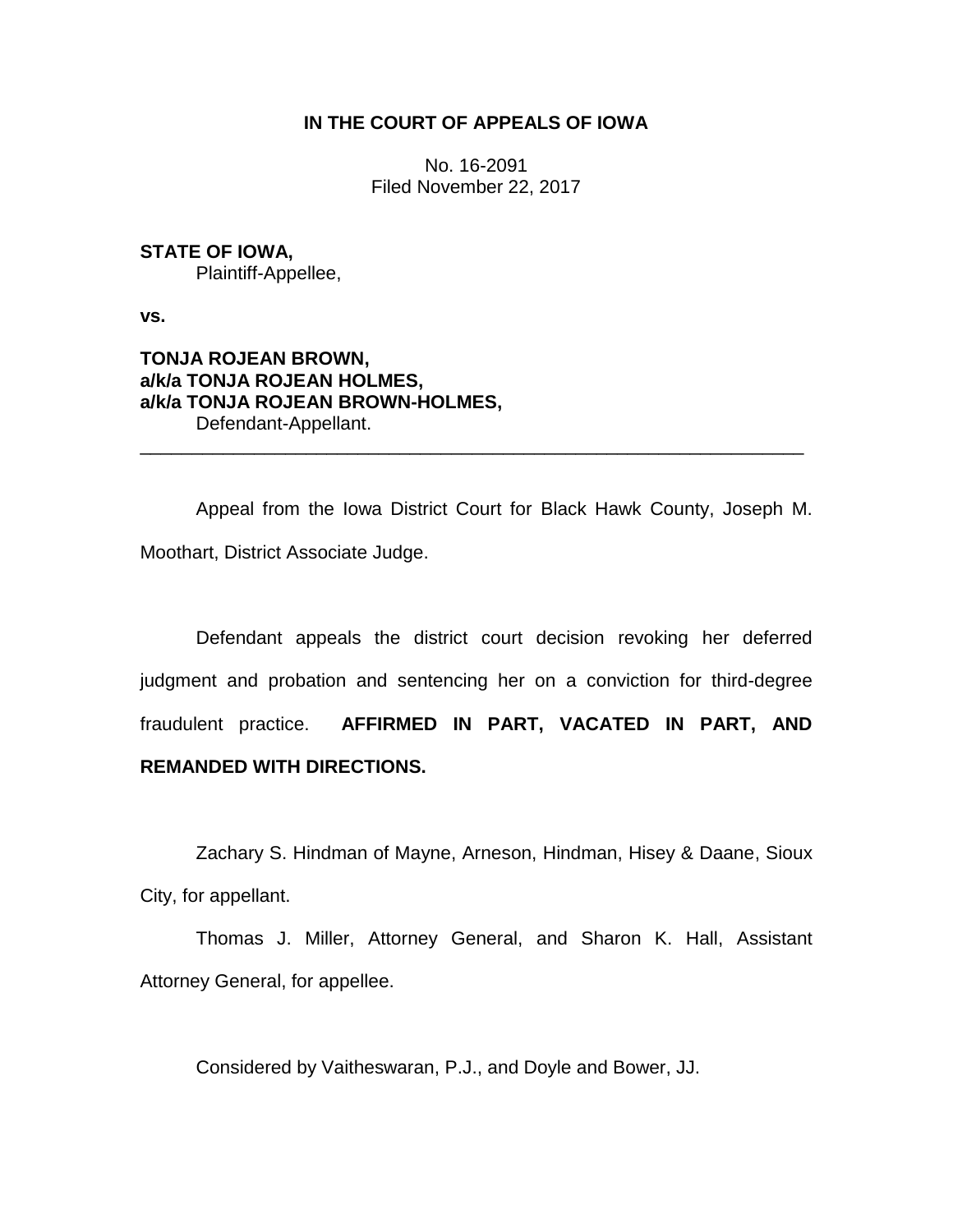#### **BOWER, Judge.**

 $\overline{a}$ 

Tonja Brown, also known as Tonja Holmes or Tonja Brown-Holmes, $1$ appeals the district court ruling revoking her deferred judgment and probation, and entering a conviction for third-degree fraudulent practice. We find the district court did not abuse its discretion in revoking Brown's deferred judgment and probation or in sentencing her to twenty days in jail. We vacate the portion of Brown's sentence relating to a fine of \$625 and remand to the district court only on this issue. We affirm the decision of the district court on all other issues raised on appeal.

#### **I. Background Facts & Proceedings**

On August 3, 2012, Brown was charged with fraudulent practice in the second degree. The State alleged she made false statements in order to obtain food stamps from the Iowa Department of Human Services (DHS). Brown entered into a plea agreement, and on July 25, 2014, entered an *Alford* plea to fraudulent practice in the third degree,<sup>2</sup> in violation of Iowa Code sections 234.13 and 714.11 (2011), an aggravated misdemeanor. The court accepted her guilty plea.

Brown was given a deferred judgment and placed on probation for a period of two years. She was ordered to pay a Law Enforcement Initiative (LEI) surcharge of \$125, restitution, and court costs. A civil penalty of \$625 was

 $1$  The defendant was charged as Tonja Brown, and the deferred judgment order refers to her as Tonja Brown, a/k/a Tonja Holmes. For clarity, we will refer to her as Brown. No documents refer to her as Tonja Brown-Holmes, other than the notice of appeal.

<sup>2</sup> In an *Alford* plea, a defendant may plead guilty to an offense without admitting to the underlying facts establishing the offense. *See North Carolina v. Alford*, 400 U.S. 25, 38 (1970).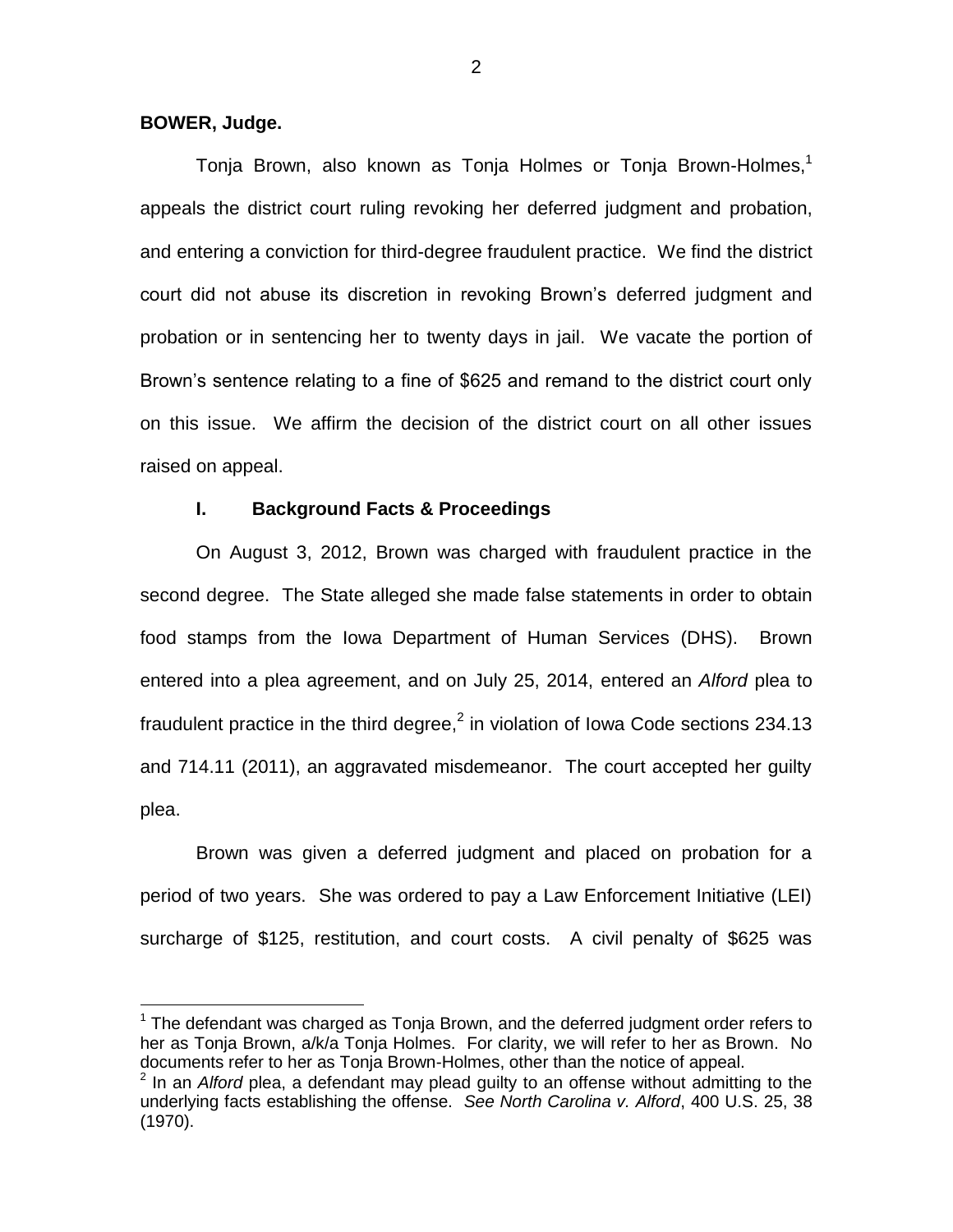imposed but then suspended. The deferred judgment order provided, "Defendant may provide community service hours to pay fees and restitution." It also stated, "The Defendant is ordered to pay victim restitution and the Defendant may request a restitution hearing if the amount due is in dispute."

The State provided notice the losses incurred by DHS were \$2408. Brown signed an agreement to pay twenty-five dollars per month toward her obligations, beginning September 30, 2014. The court also approved the restitution plan, stating Brown was ordered to "comply with the terms of said plan and that the same is made a condition of the offender's supervision."

A report of a probation violation was filed on June 17, 2016, claiming Brown had violated the terms of her probation because she had not made any payments as required by the restitution plan or paid a Judicial District Department of Correctional Services enrollment fee of \$300. The State recommended Brown serve thirty days in jail. At the probation revocation hearing, Brown admitted she had violated the terms of her probation. She disputed the underlying facts of her conviction and the amount due to the DHS. She asked to remain on probation.

The district court stated, "A probation revocation hearing is not the time or the place to collaterally attack the validity of an underlying deferred judgment or plea of guilty." The court told Brown to request a restitution hearing if she contested the amount of restitution. The court revoked Brown's deferred judgment and probation and found her guilty of third-degree fraudulent practice. Brown was sentenced to twenty days in jail, with work release, a LEI surcharge of \$125, court costs, restitution, and attorney fees. The court ordered her to pay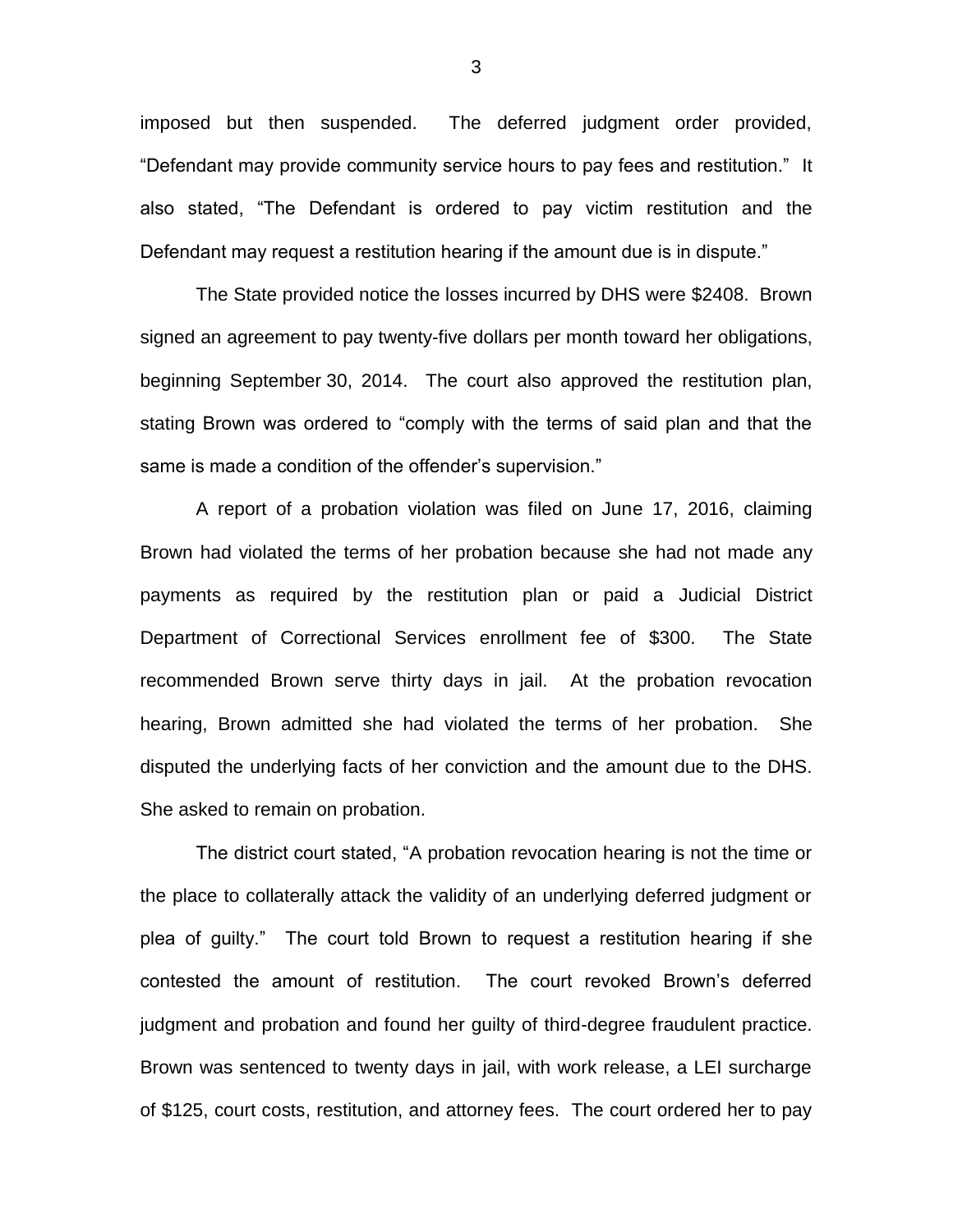a fine of \$625 but then suspended the fine. Brown was ordered to begin paying fifty dollars per month on her obligations, beginning January 1, 2017. Brown now appeals the revocation of her deferred judgment and sentence.

#### **II. Revocation of Deferred Judgment**

Brown claims the district court abused its discretion by revoking her deferred judgment and probation. She states she substantially complied with the requirements of her probation, to the best of her ability. Brown claims it was not clear how much she was supposed to be paying in restitution. She also claims she was unable to fulfill her financial obligations due to financial difficulties.

A district court has discretion in determining whether to revoke a deferred judgment, and our review is for an abuse of discretion. *See State v. Liddell*, 672 N.W.2d 805, 815 (Iowa 2003). The State must establish a violation of the probation agreement by a preponderance of the evidence. *State v. Dolan*, 496 N.W.2d 278, 280 (Iowa Ct. App. 1992). A defendant's admission of guilt is sufficient to establish a factual basis for a revocation. *Id.*

At the revocation hearing, Brown admitted she had not made any payments, as required by the restitution plan, and therefore, had not complied with the terms of her probation. Brown's complaints about her underlying conviction and the amount of restitution do not change the conclusion she violated the rules of the probation agreement. We determine the district court did not abuse its discretion in revoking her deferred judgment and probation.

#### **III. Sentencing**

Brown next claims the district court abused its discretion by sentencing her to twenty days in jail. She states the court should have permitted her to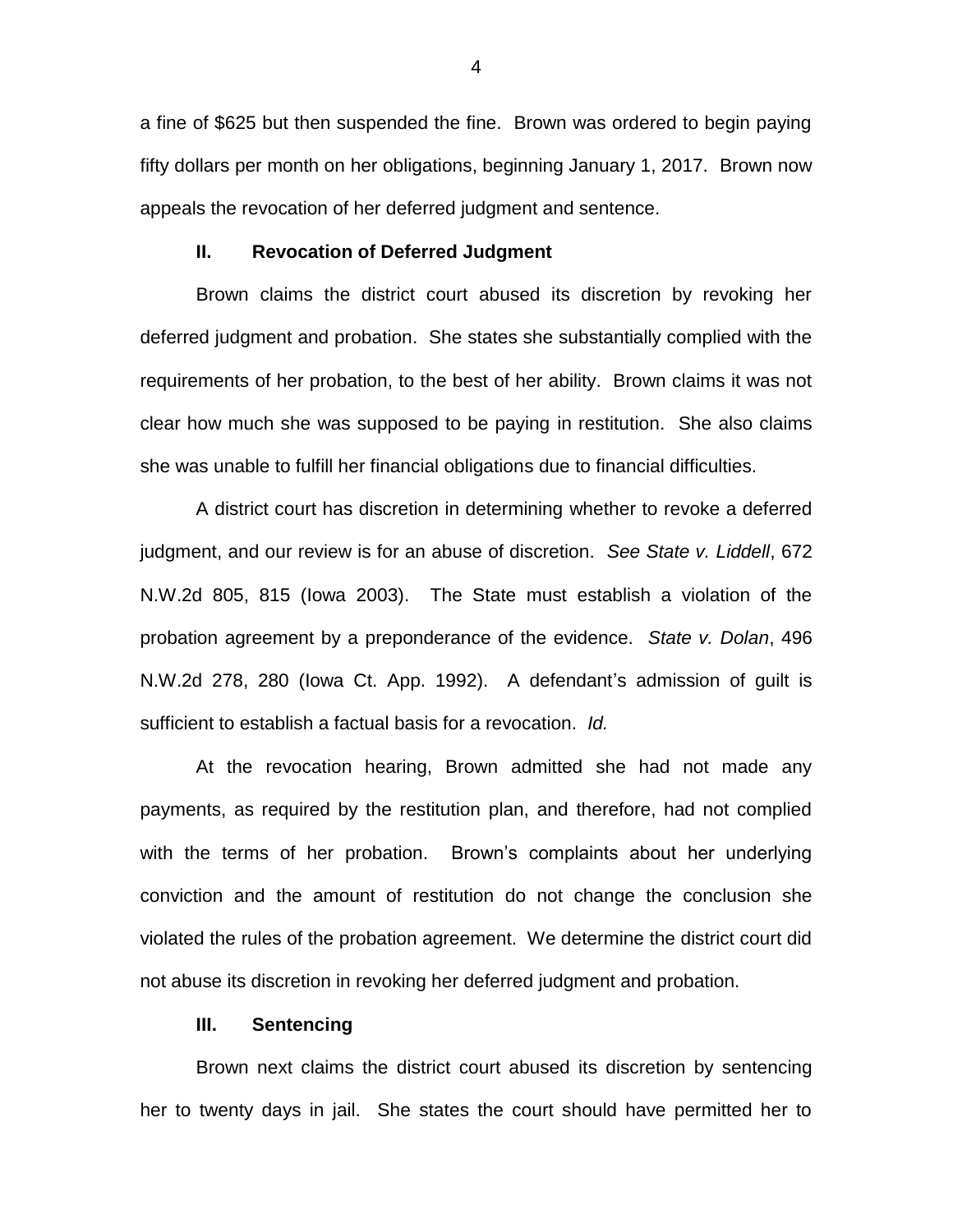remain on probation. She claims it was unreasonable for the court to sentence her to jail based on her failure to pay her financial obligations, which she asserts arose from financial difficulties. She states she substantially complied with the terms of her probation.

Our review of a district court's sentencing decision is for the correction of errors at law. *State v. Letscher*, 888 N.W.2d 880, 883 (Iowa 2016). "We will not reverse the decision of the district court absent an abuse of discretion or some defect in the sentencing procedure." *Id.* There is an abuse of discretion when the grounds for the court's decision are clearly untenable or unreasonable. *State v. Hopkins*, 860 N.W.2d 550, 553 (Iowa 2015).

Brown had been on probation for two years but did not make any effort to pay her financial obligations to the State. The district court stated:

You were required to comply with a plan of payment while you were on supervision, and, as indicated by the State and the department, you paid absolutely nothing on court debt. Even if you were unclear as to the amount of victim restitution or you intended to request a hearing, you were still required to make a good faith effort to comply with a plan of payment for the balance of the court debt.

We find the district court did not abuse its discretion by determining a continuation of probation was not appropriate under the facts in this case and by sentencing Brown to twenty days in jail, with work release.

#### **IV. Fine**

In the deferred judgment order, the court imposed a civil penalty of \$625 pursuant to section 907.14 but suspended the fine. In the sentencing order after Brown's probation revocation, the court again imposed a fine of \$625 and suspended it. Brown claims the court improperly failed to reduce the second fine